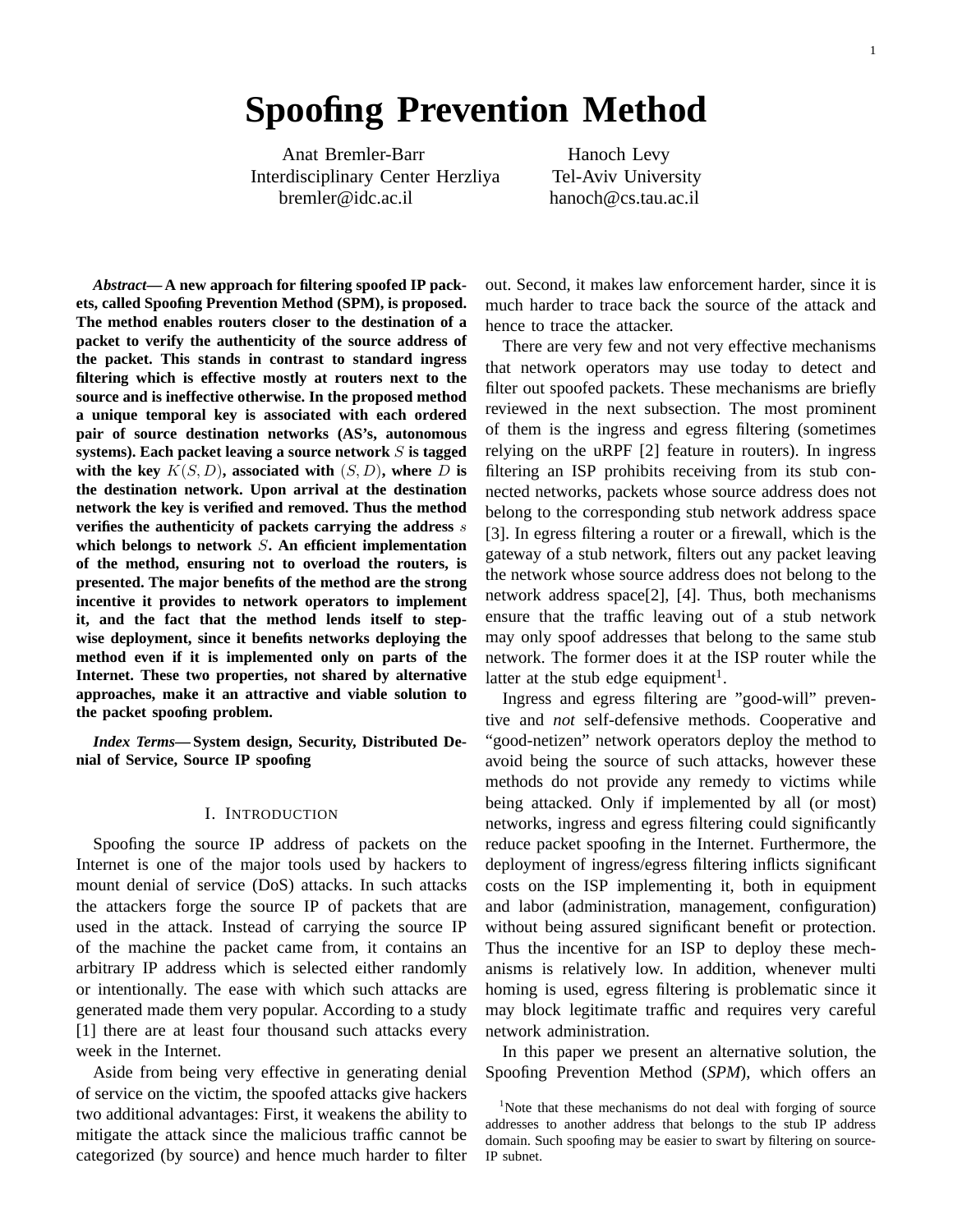efficient and defensive method by which routers on destination networks can detect and filter out spoofed packets. Together with the ingress/egress methods SPM is both more effective in stopping spoofed attacks and provides an incentive to the network owners to implement the methods. Thus becoming a defensive method that overcomes the deficiencies of the ingress/egress filtering approach. An ISP that joins SPM marks all the packets originating in its domain with a special key that is known only to the participants of SPM. The key placed on each packet is a function of the source network (AS) and the destination network (AS). For each packet that arrives at its destination network, routers in the destination network check the source network and verify that the key on the packet equals to the key that corresponds to that source network. If not, then the packet is marked spoofed and may be discarded. The assignment of a key to an outgoing packet, and the verification of the key on an incoming packet, each requires one IP lookup operation. The keys are changed periodically (every few hours) and are a fixed string of 32 bits. All the "online" operations related to the keys are thus simple memory look-ups (one look-up per packet), no cryptographic computations are involved. Keys are selected and distributed by the origin networks as discussed in Subsection III-B. We propose two methods for the distribution of key information: The first uses a key distribution protocol, while the second does not require such a protocol. In the latter method the key information is learned passively by observing the keys used in the regular non-spoofed traffic, where non-spoofed traffic is identified (and verified) via other techniques, such as TCP intercept. These techniques resemble techniques that where proposed in order to secure BGP [5] , [6] [7],[8] , and can use the same infrastructure.

As described, the SPM method alone does not stop a source from spoofing another source IP address from the same source AS network. While the method greatly limits the amount of spoofing a source can do, we suggest to further limit the spoofing range by combining the SPM method with the ingress/egress filtering method described above. That is, participating SPM ASes are also required to enforce ingress/egress filtering with their stub networks. The combination imposes a nearly tight anti-spoofing mechanism that enables trace back and enforcement of non-spoofed traffic in the Internet.

The important characteristic of the SPM method is that packets that come from an SPM member are marked and are authenticated. Hence, if an ISP detects an attack on itself or on one of its customers, it protects itself from spoofed packets by allowing in only packets that originate from SPM member ASes. Moreover, the clients

of an SPM member get proper service from the attacked site, in case that the attacked site is an SPM member. In addition to these two direct incentives, we argue that the SPM architecture introduces high visibility of the networks deploying SPM and hence is likely to be attractive for ISP's to join.

In addition to providing its servers and clients a better service, the method enjoys from the benefits of stepwise deployment. That is, a subset of the ASes that deploys the method enjoys the benefits and is able to provide its member ASes spoof-less traffic between their customers, even if other ASes have not yet joined SPM. Moreover, as stated above, if and when the members detect a spoofed attack, they can guarantee clean service between their customers while blocking any suspicious traffic coming from ASes that do not participate in the SPM system. Notice that there are today methods that use authentication key, like the authentication header in IPv6 (RFC 2460 [9]). However, these methods use the authentication in order to secure sessions between the clients. They do not provide any defense against DDoS in general and spoofed packets in particular. To the opposite, they can be even used to perform a hard DDoS attack on the clients. The attacker would send many packets with invalid authentication field. The clients would perform computational heavy cryptographic check. Moreover, these methods secure the validity of the session only after the session has been established, since the key exchange is part of the session initiation. Hence, these methods are also vulnerable to spoofed SYN attacks. The SPM, on the other hand, uses a very lightweight authentication mechanism on the source address, and can authenticate the source address, from the first (SYN) packet. This is due to the fact that SPM uses a key per AS pair, to verify the source address. Where as the key is known in advance to the two endpoints.

The structure of this paper is as follows: In section III we give a detailed description of the architecture of SPM. In section IV, we provide an analytic model evaluating and quantifying the added motivation of ISP's to implement SPM. The model shows that SPM provides significant protection to its participants, and relative benefit (in comparison to not joining SPM). The benefits are in the reduction in the amount of spoofed DDoS attacks and in higher availability of services to its clients. This benefit increases with the number of participating ISP's. Nonetheless, the model also shows that even when SPM consists only of part of the ISP's, a participant of SPM derives significant benefits from the system, and thus has strong incentive to joining it.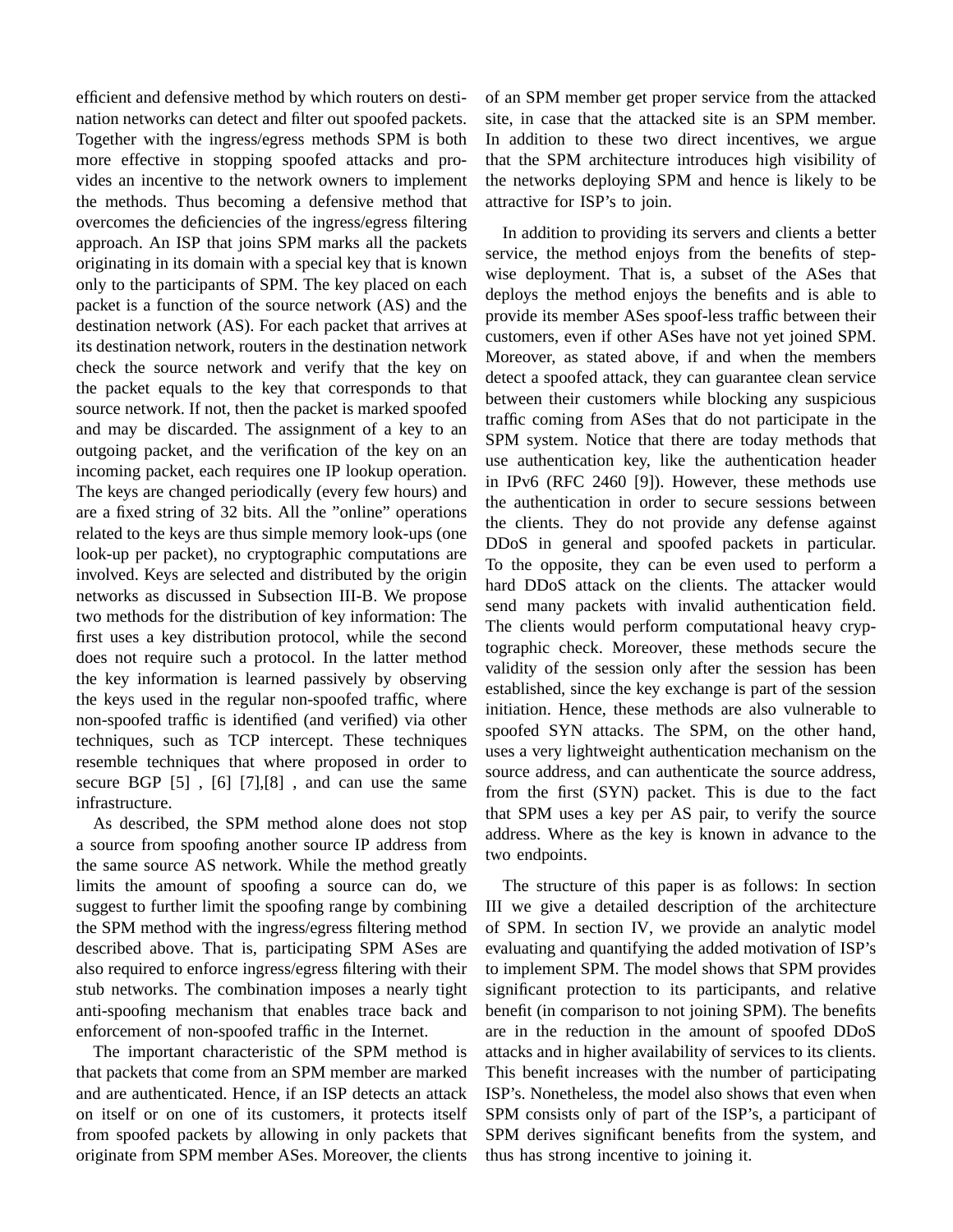#### II. RELATED WORK

There are three mechanisms used today in order to stop spoofed packets: ingress/egress filtering at the origin, trace back, and attempts to mitigate the packets at the destination.

In addition to the ingress/egress filtering described above, some network operators configure their routers to drop any packet that is obviously spoofed, i.e., packets that use private source addresses that try to leak to the Internet [10], or packets whose source IP address is from an unallocated address space (bogons addresses [11]). This can be done, by configuring explicit filters, or by using the rpf (Reverse Path Forwarding) feature [2], that does not allow receiving packets with source addresses that are not in the forwarding table. Notice, that these methods require an extra lookup at the router forwarding table, on the source address.

Traceback is the ability to determine the path(s) an attack flow traverses in the Internet and by this to discover the sources of the malicious traffic. While this feature is not currently supported by the routers, there are many new suggestions on how to add this capability to routers [12], [13], [14], [15], [16], [17], [18]. Those suggestions are divided into two major classes of methods: suggestions that involve stamping the traffic packets with a signature of the routers they pass through [12], or suggestions that involve sending samples of the traffic packets, to a special collector that analyzes the path [13].

The capability to mitigate DDOS attacks at the destination network is very limited and is done today by the TCP intercept [19] feature. In TCP intercept the router checks if there is a real host behind the source address by completing the 3-way handshake of the TCP protocol on behalf of the destination server. In case that the connection with the client is successfully established, the client address is not spoofed, and the router establishes the connection with the server on behalf of the client and then acts as a TCP slicer, i.e., carefully and transparently stitching the two connections together. The drawback of this solution is that it is applicable only to TCP, and hence cannot protect from spoofed attacks on UDP traffic (or any other connection less traffic). Moreover, in many router vendors the TCP intercept poses a serious performance penalty on the router. Other issues with this method are that it either relies on symmetric and consistent routing or hides the true source IP of a client.

A few recent studies [20], [21], [22] proposed solutions that resemble, in some aspects, to SPM, but where the key is a function of the route traversed by the packet traverses and not a function of the source destination network (as it is in SPM). The main advantage of SPM on these techniques is that SPM directly benefits the ASes implementing it and not the other ASes, thus providing ASes strong incentive to implement SPM. In contrast, those techniques do not provide extra-benefits to the organizations adopting them and thus may seriously suffer from lack of incentives to adopt them. One of those studies [20], [21] proposed to use the TTL field in the IP header, to play the role played by the key in SPM. The disadvantage of this technique is that it may allow an attacker to spoof up to 10% of the packets [21] while SPM can filter out 99.9999999% of the spoofed traffic.

A second approach proposed by these recent studies [22] suggested to add a key field to each IP header, that would contain a signature of the routers on the path traversed by the packet. Choosing keys as a function of the route, may be problematic since the route (and consequently the key information) changes very dynamically. Moreover, it is possible that there exist multiple routes per single source/destination network pair, making aggregation of the key information very problematic. This difficulty is overcome by SPM. Partial results of this work was presented at [23].

#### III. THE SPOOFING PREVENTION METHOD

In the SPM architecture a key is added to each packet, to validate that the packet is not spoofed. The key, is a constant number, that is chosen for marking all the traffic between a source AS and destination AS. The fact that the key is a function of the source and destination makes it hard to spoof.

To enable the SPM some routers at participating ASes are required to: 1) Mark the outgoing packets with the appropriate key, and 2) Verify the authenticity of the key on incoming packets.

Similar to the BGP architecture, the elementary players in the SPM are the ASes  $2$ . Every AS chooses independently the set of keys to mark traffic that originated from its AS. This set of keys is distributed to other participants in SPM. The distribution of the key can be achieved either by designing a special distribution protocol, or by passive label distribution protocol, where the key assignments, is derived from the normal traffic.

Under SPM keys are placed on the packets by routers at the source AS, their authenticity is checked by routes at the destination AS, and the keys are removed from the packets after the authenticity check has been performed.

 $2^2$ Autonomous system - is a unit that is controlled by a common network administrator. In many cases AS is an ISP or a big Enterprise, in some cases due to administrator convince, ISP's/Enterprises are split to several AS's or an AS is an aggregation of several small Enterprises/ISPs.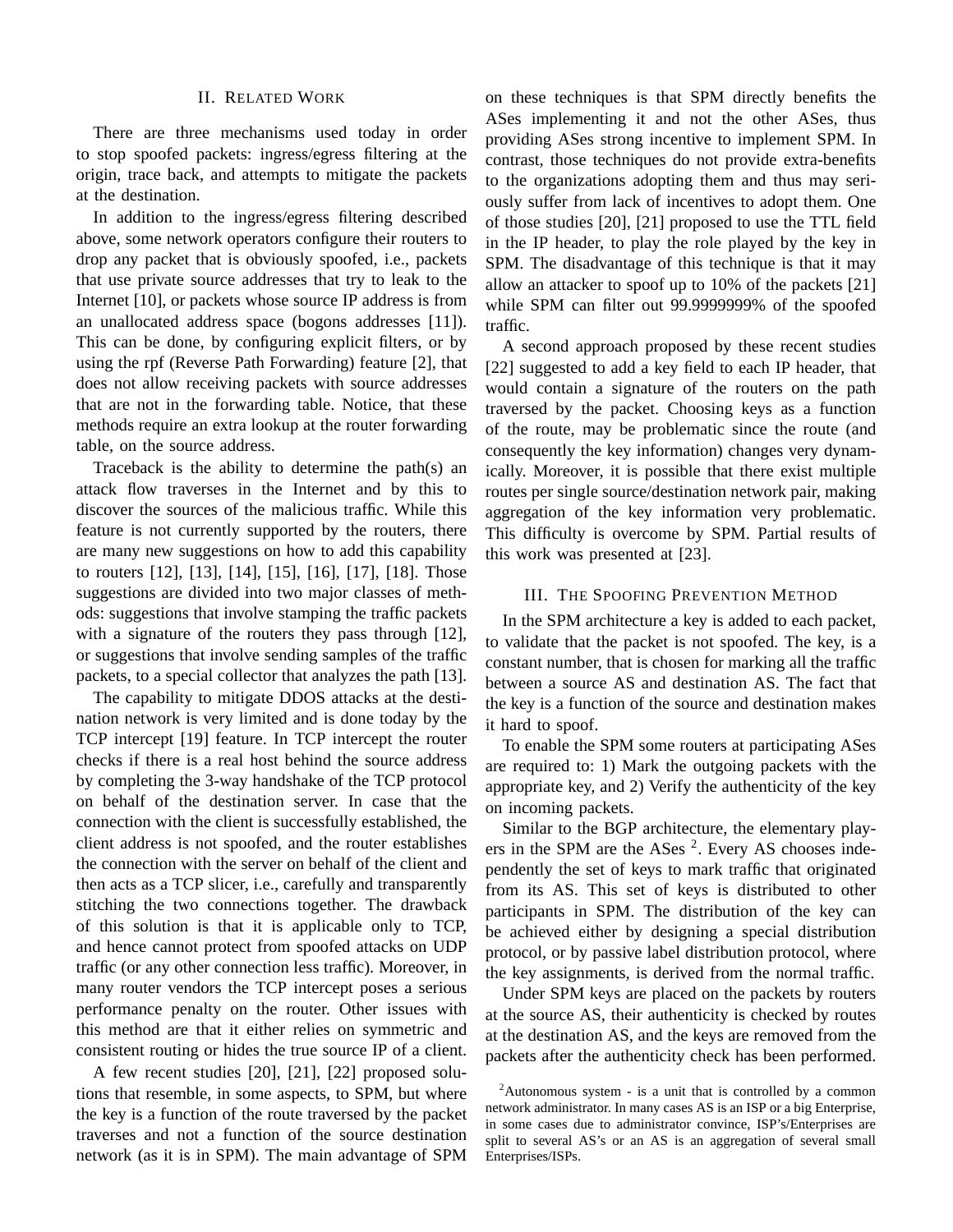Therefore, attackers that have access only to edge devices, such as standard computers and servers cannot see or affect the keys or the method. Note that SPM can be used with or without the ingress/egress filtering.

In the following section, we describe the three basic building blocks of the architecture: The key, the key distribution protocol, and the routers new tasks.

## *A. The key*

Two basic issues regarding the key are: where is the key placed in the packet, i.e., in which layer? and what is the key?

Since the role of the key is to verify that the source address of a packet is not spoofed its natural and most effective placement is in the IP header, where the packet source address appears. Note that the IP layer is the largest common denominator protocol of the Internet, in the sense that all Internet protocols are running over it. Thus, adding the key to the IP header allows SPM to capture any spoofing attack carried out over any Internet protocol, such as, TCP, UDP, or other protocols.

For the ease of deployment and implementation, the key can be placed in two places in the IP header. The first place is in the IP option field, and second is to use the ID field in the IP header. The disadvantage of adding a new IP option is that most of the routers today do not process the IP options, due to the performance penalty involved. Using the ID header, for a DDoS related solution was previously suggested [12]. Two disadvantages in using the ID header are, first, that the packet ID may be used in all of the packets that are not fragmented. However, today, most of the traffic in the Internet is not fragmented [24]. And second, that the ID field length is only 16 bit, which in turn constrains the key to be 16 bits long.

The main guideline for the key handling procedures is that it should be very lightweight. One should be careful, not to use heavy calculations in marking or verifying the key, otherwise those functions may be themselves a target for a DDoS attack on the routers, since the routers use these functions on high volume flows.

In general, a different key is selected for each source destination AS pair. Specifically, for source AS and destination AS, that participate in SPM, a random constant number is chosen, so that all the traffic flowing from the source AS to the destination AS is marked by the same key. The key is renewed periodically, every few hours. Traffic, to AS's that do not participate in SPM, does not have to carry a specific key.

Other key selection methodologies that one may consider are:

1) **A key for each source address:** In this case it is easy for an attacker inside the SPM, to acquire the

key of the source address she wants to spoof: The attacker sends a request (e.g., SYN packet) to the source address she wants to spoof  $3$  and deduces the source key from the reply.

- 2) **A key for each source-destination address pair:** To eliminate the above drawbacks one may suggest having a unique key for each source-destination address pair. This solution is not practical due to the number of keys and other data structures each router would have to maintain.
- 3) **A key for each source-destination network pair:** Aggregation is applied in order to eliminate the complexities of the per address pair suggestion. One option is to store a key per source-destination subnet (prefix) pair. While this method may provide a more fine-grained anti spoofing by preventing a source from spoofing any other subnet than its own, it has two drawbacks: the amount of key information to be stored in each router is still huge (squaring the routing table size, which is already 120k today), and secondly, special care is required in the design of the protocol, since routers in different ASes store different lists of networks (prefixes), mainly due to the CIDR [25] protocol.
- 4) **A key for each source-destination AS pair:** The selected methodology this paper focuses on associates a key with the source AS and destination AS of each packet <sup>4</sup> that participate in SPM. When a router in an AS that participate in the SPM, receives a packet, it can verify that the source address is not spoofed by checking that the key on the packet matches the key that is associated with the source AS and the current AS.

Even though attackers cannot effect this anti spoofing method without sniffing or hijacking traffic on backbone or peering links we use 32 bits keys to secure the mechanism.

Unlike standard cryptography, in which the attacker should not be able to guess the correct key even once, here the requirement is that the attacker guesses the key correct only with low probability as long as she does not know when the guess was right. This is because stopping 99.9% of the malicious packets in a DDoS attack is good enough, unlike in cryptography where the attacker should

 $3$ Notice, that this would require the spoofer to find an address that would answer him. This can be achieved for example by scanning the address space for servers, by sending TCP/SYN requests, and waiting for the SYN-ACK

<sup>4</sup>AS stands for Autonomous system, which is a portion of the Internet controlled by a common network administrator. In many cases an AS is an ISP or a big Enterprise, in some cases due to administrator convince, ISP's/Enterprises are divided into several ASes or an AS is an aggregation of several small Enterprises/ISPs.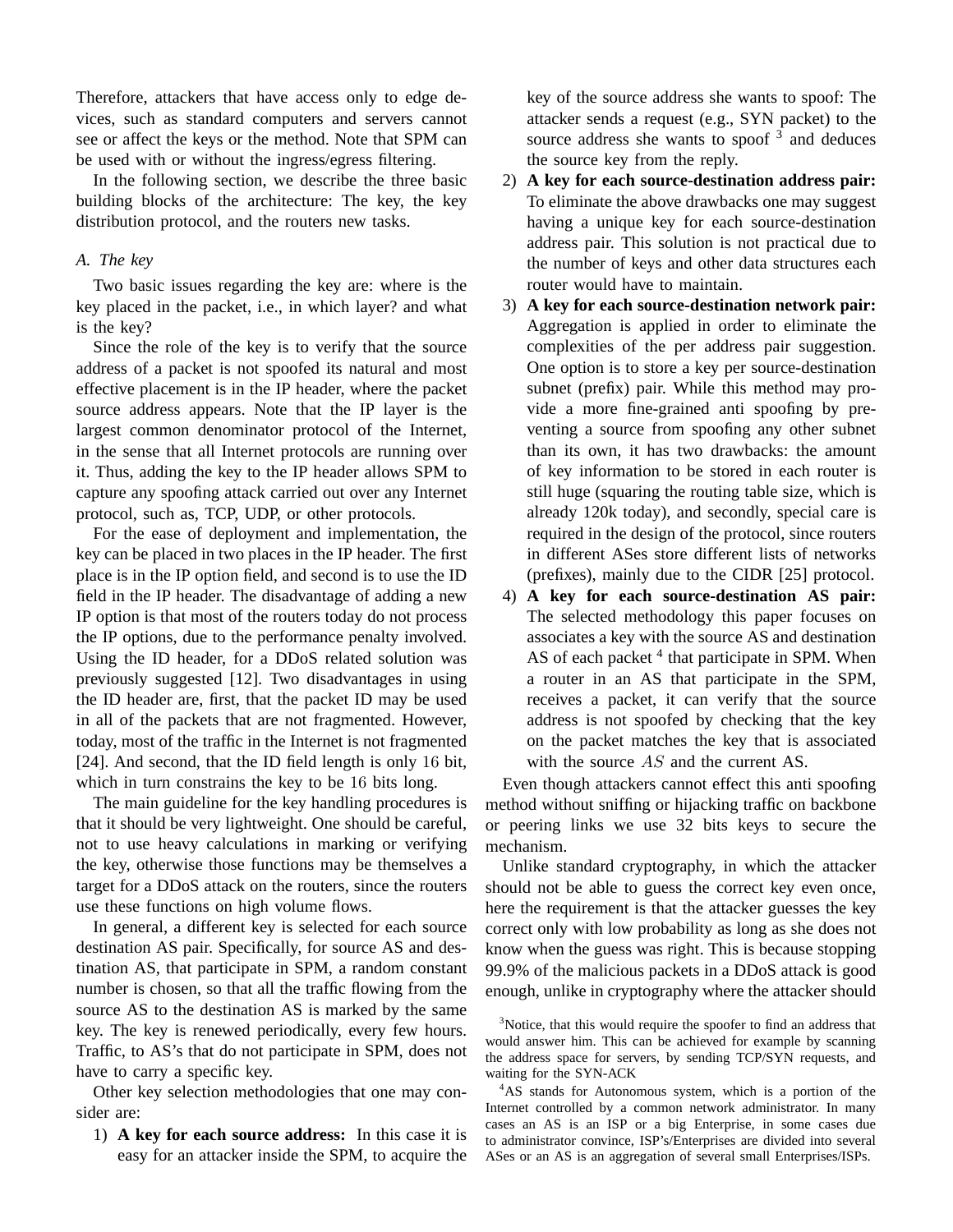not be able to guess the key even once. Therefore, we use a simple string of 32 bits as the key, and require a periodic key change. In such a case the attacker may guess the right key in only one of every four billion  $(2^{32})$ packets.

While guessing the key does not pose a threat to the SPM method, acquiring a correct set of keys by a malicious attacker could pose a real danger to the method. However, learning the correct key requires from an attacker to sniff real traffic on some backbone or peering links in the Internet. A hacker that has these capabilities is by far more dangerous to the Internet and any server on the Internet than spoofed DDoS attacks.

While, we are not concerned with real time sniffing, one may be concerned that eventually the key value would some how be disclosed and published. Therefore, in order to make the key more secure, the key should be changed periodically.

#### *B. The key distribution protocol*

An important property of the SPM architecture is that all the peering routers (or peering interfaces) in an AS have the key information to verify incoming packets and mark the key on outgoing packets.

The key label information is sum up to two small tables: (1) **The AS-out table**, that maintains keys for marking flows, that originate in this AS, and destined to another AS in the SPM. (2) **The AS-in table**, maintains keys for verification of flows that are destined to networks attached to the local AS.

The AS-out and AS-in tables take around  $120KB$  of memory each, which is very moderate size: there are 16, 000 ASes, the AS number is coded by two bytes, and we consider key fields that are bounded by four bytes. Each entry in the table holds two keys, the old key and the new key (see Subsection III-B.4). Hence total of 120KB . Notice, that the maximum total number of possible ASes is bounded by  $2^{16}$ , hence the maximal size that the  $AS - in$  and  $AS - out$  tables may reach in the future is bounded by  $480KB$ .

In this subsection we overview two methods for key distribution: First, a passive key information distribution method which does not require a distribution protocol, and, second, an active key distribution protocol.

*1)* **Passive key information distribution method:** This method avoids the use of a dedicated key distribution protocol. The verification key table **AS-in Table** , is learned passively from the tagged keys in the traffic that comes from non-spoofed addresses. One can identify that that traffic is not spoofed, if it is a TCP traffic (TCP connection), that completed the 3-way handshake. In the case of symmetric routing, we can identify such connections by passively monitoring the incoming and outgoing traffic and verifying that the connection was closed. The situation in asymmetric routing, is more problematic. In such a case, the attacker may mislead the identification mechanism and cause it to conclude that the connection is closed, by sending a SYN packet followed by an ACK packet. Without knowing the sequence number that was used in the response from the server, it would be impossible to verify the connection. In these asymmetric cases the router can use the TCP intercept [19], in order to verify the connection and then retrieve the key information. The overhead of the passive learning key information, is small, since it must be operated only when there is a need for learning the new key values.<sup>5</sup>

The idea of retrieving control information, from the data information, is not new, and was proposed earlier in order to detect hijacking of BGP [8] and also in antispoofing mechanisms which use TTL [21], [20].

Up to this point we dealt with how the receiving domain learns the key information for the incoming traffic arriving from other domains. Nonetheless, the key information must be also learned by the sending domain devices in order to conduct the traffic marking.

In this case all the routers residing inside the local AS, need to decide on one way to mark the traffic. When a route reflector is used in the AS, the route reflector can choose the key information, and distribute the key information to the routers inside that AS, by piggybacking the key information, on the route reflector BGP updates.

An alternative approach is to use a configuration that would synchronize the tables of all the routers in the AS. This method requires minimal configuration, i.e, only setting the same secret password at each router. The main idea is to use one way hash function with the parameters of the destination AS, and the configurable password. Using this function, we produce in each router the same AS-out table. The use of a one-way hash-function makes the password cracking task hard.<sup>6</sup>

*2)* **Active Distribution Protocol:** Distributing key information between routes as required in our method is not new. Due to various BGP security issues such as

 $5$ The worst case may occur when the retrieving of new key information, is needed while there is a denial of service attack. However, it is sufficient to verify one good connection per source AS, which makes the method reasonable, even in this extreme scenario.

<sup>6</sup>To change the AS-out table from time to time, we can add the time as a parameter.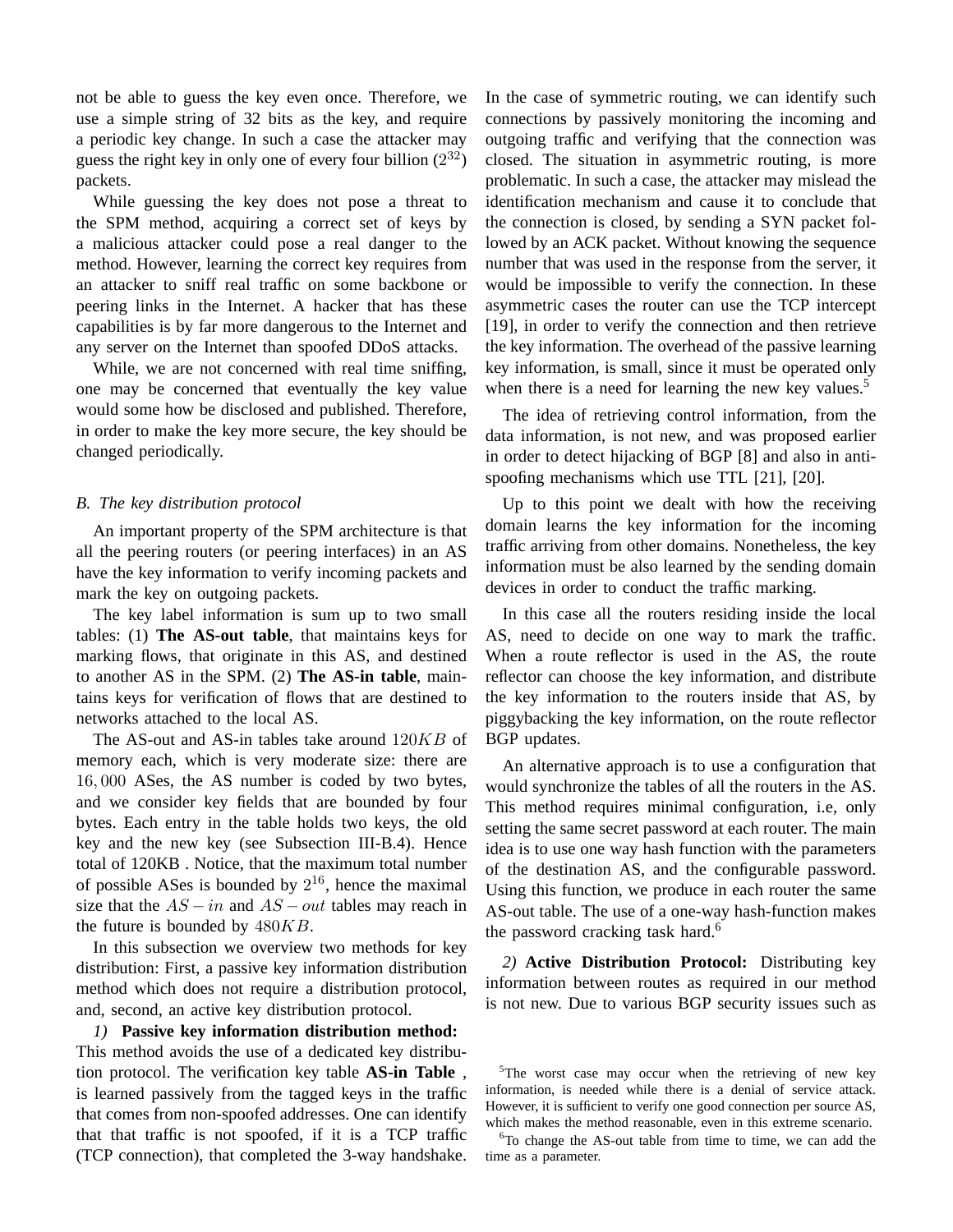prefix hijacking <sup>7</sup> there are suggestions to secure BGP by adding certificate keys to BGP announcements, in order to validate them. The cryptographic keys suggested in secure BGP are not suitable for our anti-spoofing method, since in our case a light function is required in order to be to validate the actual traffic. However, the problem and method of distributing the (BGP) keys are applicable to SPM. Two basic approaches of keys distribution have been suggested in secure BGP and are under consideration of the IETF. One approach is the central approach such as suggested in S-BGP [5] and in So-BGP [6], where the organization of IP registries (ARIN, APNIC, RIPE) are in charge of distributing the keys. The second is the IRV (Inter-domain Routing Validator) approach [7] that uses a distributed approach, where a central server in each AS manages the key distribution and selection. We concentrate on the latter approach, IRV, since we believe it provides better flexibility in partial deployments, which is important for the success of SPM (see IV)

Following the IRV (Inter-domain Routing Validator) architecture and protocol suggested in [7] we use one central server in each AS to manage the key distribution and selection. IRV, is a new architecture and protocol designed to solve security issues in BGP. The basic architecture uses a dedicated server in each AS, called IRV server, that stores information about the integrity of the BGP information of the corresponding AS. The receiver of BGP information, can corroborate the information it received by querying the IRV servers of other AS's. Each AS server, maintains a list of the other AS servers. This list is obtained from information that is piggybacked on the BGP announcement, or from a central registry. The queries between the IRV servers are carried out on a secure channel such as IPsec.

The AS server, performs the following tasks: (1) choosing the keys for the AS-out table, (2) distributing the AS-out table to the routers in this AS, (3) announcing the corresponding keys from the AS-out table to each of the other AS servers that participate in SPM, (4) building the AS-in table, from the announcements of the other AS servers (5) updating the AS-in table in the routers in its AS.

The traffic that an AS server needs to send to other AS servers when it updates its out keys, totals the size of the AS-out table (i.e., a total of  $120KB$ ). This is equal also to the total traffic the AS server receives from all the other AS servers, when they update their keys. The total

inbound and outbound traffic to the AS server during the keys update phase, is quite moderate, 120KB. The bandwidth requirement for such a transfer which is the bandwidth requirement of SPM, is negligible, comparing to the BGP information. This amount of traffic may be transmitted over a T1 line in less than half a second.

*3) Protecting the AS server from DDoS:* It is rather easy to protect the AS server itself from DDoS attacks. The SPM system, after the first key exchange, protect the servers from spoofed attacks. The key exchange itself is over TCP over IPsec (or simply a pair of public and private cryptographic keys for each server). Thus, any packet destined to the AS-server other than TCP, may be discarded. TCP packets to the AS-server are allowed only from the other AS-servers IP addresses, i.e., a white list may be used to enhance its protection.

*4) Changing the SPM keys periodically:* To increase the system security we suggest periodical key updates. E.g., every few hours. Due to the lack of space, the two alternative ways to achieve the goal is given in the appendix VI-A.

## *C. The SPM routers*

Here we discuss which routers should tag outgoing packets with the appropriate key and which routers should perform the authentication on AS incoming packets. In Subsections III-C.1 and III-C.2 we describe the algorithms and data structures used in each of these routers to carry out these operations.

Since the routers that tag the packets need to tag only packets that originate in the local AS, we place the tagging task at the edge routers at the ISP. Since these are the routers that can distinguish between traffic originated in the AS and that should be labeled, and traffic that comes from outside of the AS. These are the same routers that should implement the ingress filtering, and hence a natural option is to combine the two mechanisms, and require that each SPM member will also implement ingress filtering.

The packet authentication, can be best done at the peering routers. This way the packets are verified as early as possible, so the attack would not congest the links of the AS network. However, in most of the cases the edge routers, are less overloaded, and hence could be an attractive alternative to preform the packet authentication.

*1) Tagging packets with keys:* Each router that carry out the tagging operation maintains a network-in table. In order to tag a packet, a lookup on the destination address is required (and in order to authenticate a packet, a lookup on the source address is required). Hence,

<sup>&</sup>lt;sup>7</sup>Prefix hijacking, happens when a router at an ISP announces maliciously or erroneously an IP address space that does not belong to it, and all or some of its neighbors and other networks in the Internet start to route traffic to these destination IP addresses, incorrectly.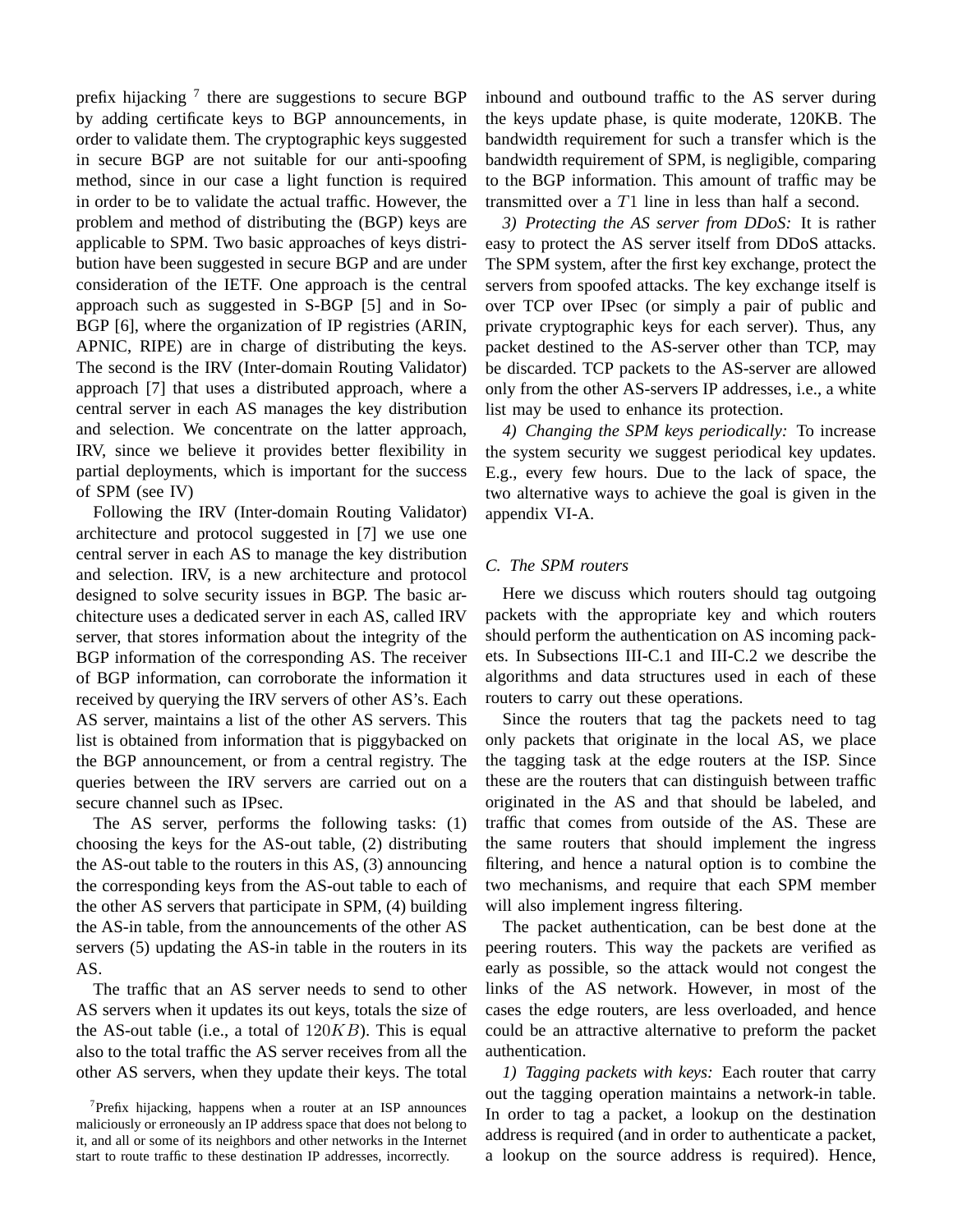one can combine the process of tagging a packet with the regular IP-lookup. The information of the networkout table and network-in table are stored as additional fields in the FIB (forwarding information table). This solution requires that the routers are BGP routers since it requires a detailed forwarding table in which networks from different ASes have different entries. This might be another consideration in selecting the routers that would carry out this task. The process of inflating the networkin and network-out tables given the AS-in and AS-out tables is described in Appendix VI-B.

*2) Dynamic authentication process:* Notice that the cost of tagging a packet is minimal as it is piggybacked on the IP lookup process. The cost of authenticating a packet is higher, since it requires an additional IP-lookup on the source address of the packet. However, the extra IP lookup is also required in other technique such as the uRPF [2] method (see the Introduction). Moreover, one may choose to activate the authentication only during attack time as described below.

During the authentication process packets are classified into one of three categories:

- 1) **SPM-recognized spoofed traffic:** There are two types of spoofed traffic that an SPM member can filter : 1. Spoofed traffic from some AS, where the spoofed address is an SPM address. In this case the traffic is tagged incorrectly. 2. Spoofed traffic that orignates from an SPM domain - in this case the source AS, which is a member of SPM, will tag the traffic. However, the source address will not match the SPM key. This can happen since the spoofed source address belongs to another SPM member, and hence it was tagged incorrectly, or that the spoofed source address is of a non SPM member, and hence, the existence of a key, is a sign that the source is spoofed. In case that SPM members also use ingress/egress filtering, the traffic will be filtered at the source AS. In case that SPM members do not use ingress/egress filtering, the traffic will be filtered using the SPM mechanism at the destination AS, only if the destination address is an SPM member. The latter implies that when SPM does not conduct ingress/egress filtering it provides relative advantage to its members.
- 2) **SPM certified non-spoofed traffic**: This is traffic that originates at SPM domains, gets certified by the sending domain and thus can be recognized as authentic traffic by the receiving domain. Traffic of this category passes untouched to the destination.
- 3) **All other traffic**: Traffic that comes from non SPM domains, and may be either non-spoofed or spoofed (that spoofs to non SPM addresses).

The receiving end thus may have to use additional means to sort out this traffic.

In authenticating incoming packets one may either apply the above method continuously on all the packets or distinguish between two types of verification and discard modes.

**Peace time (conservative) verification and discard:** Only traffic of the first category is completely discarded. This elimination comes with SPM and does not require any additional mechanism on behalf of the receiving domain/server. Dropping this type of traffic, can be done on regular basis, even if there is no detection of attack. Moreover, an increase in the amount of traffic of this category can be used as an indication of a spoof DDoS attack.

**Attack time (aggressive) verification and discard:** If and when a DDoS attack is detected, the traffic of the third category may be completely discarded as to provide further advantage to traffic coming from SPM domains. Alternatively, additional detection and recognition mechanisms may have to be deployed in order to sort out this traffic and categorize it into spoofed and non-spoofed traffic.



Fig. 1. Illustration of the the routers tasks

## IV. ANALYSIS OF THE BENEFITS AND INCENTIVES OF SPM

The objective of this section is to evaluate the benefits that SPM provides to its participants. It is important to evaluate these benefits in a relative-comparative manner, that is, the benefit one gains from joining SPM (as opposed to not joining). The importance of the relative benefit is in evaluating the *incentive* one has to join SPM.

In the context of the analysis below we will take a conservative approach and account only for the benefit from SPM when operating in the peace time verification mode. This will allow us to focus only on the amount of spoofed traffic *directly eliminated* by SPM.

Accounting the additional benefit of SPM when operating in the attack time verification mode requires further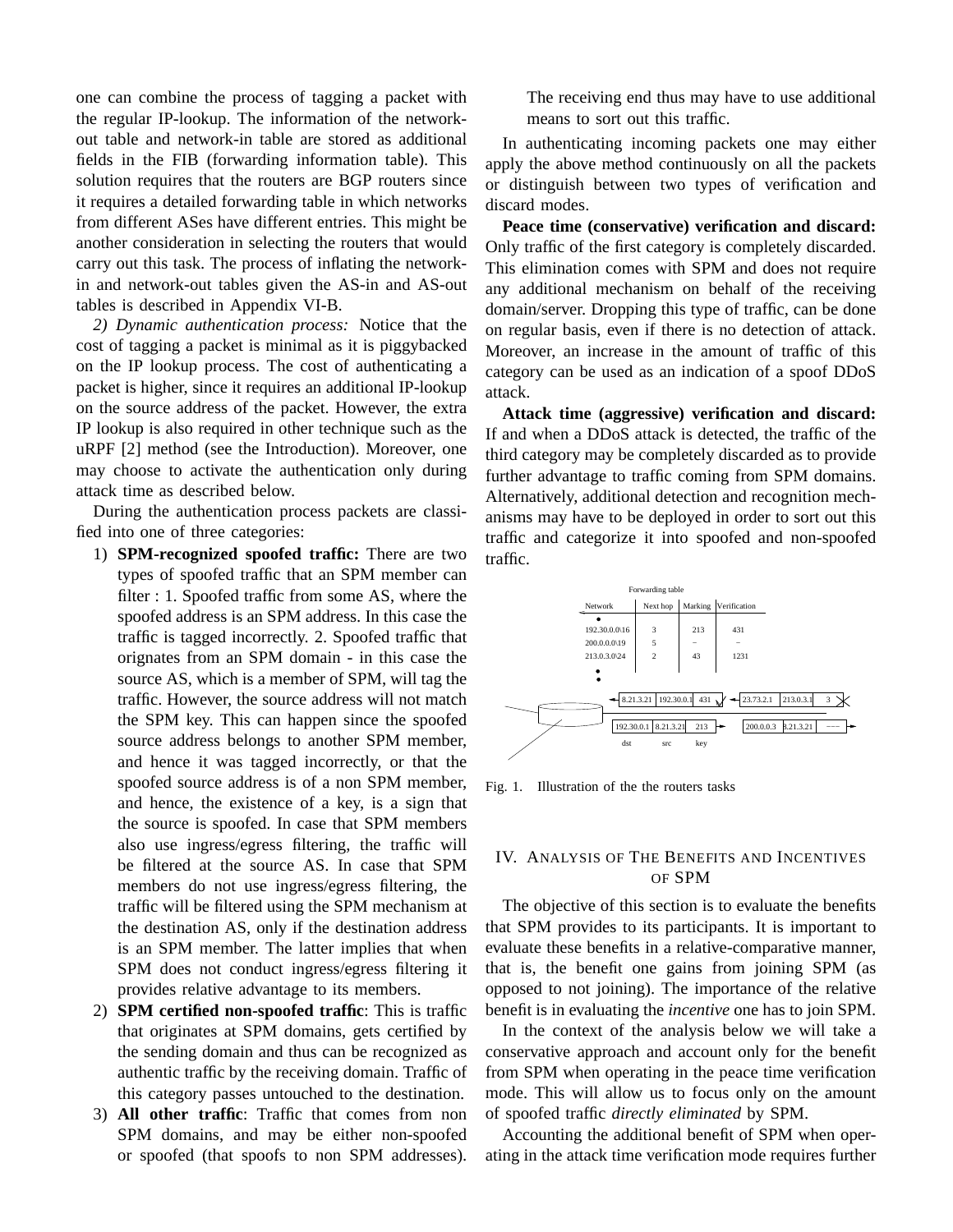assumptions on the additional protection mechanisms taken by the receiving domain and is outside the scope of this paper. Roughly speaking, in the attack verification mode, the traffic that cannot be verified since it comes from a non-SPM member address and without a key, can be completely blocked as to provide further advantage to traffic coming from SPM domains. Note, that after the establishment of the SPM, if the core of the big ISP's decide to participate in SPM, this approach would give other ISP's high incentive to join SPM. This is true since by allowing only SPM member traffic to reach a server, the server still gets high share of the legitimate traffic, despite filtering out all the traffic of clients whose ISP is not an SPM member.

## *A. Model and Formulation*

Our aim is to evaluate the relative benefits of SPM, in comparison to current methods. Our interest is in the amount of damage caused to domain  $i$  as a result of attacks performed in the Internet, as a function of the defense mechanisms deployed by the various domains. In particular we will be interested in evaluating the amount this damage to the server traffic of domain  $i$ . We will conduct this evaluation under i) the *No defense* approach, ii) the *ingress/egress filtering* approach and iii) the *SPM* approach. We will use this evaluation to compare the relative merits of the different approaches. Below we use a simplistic model aiming at the comparison.

We assume that the Internet consists of  $N$  domains, indexed  $1, 2, ..., N$ . Let  $INT = \{1, 2, ..., N\}$  denote this set. Each of the domains is in charge of the traffic originating at the domain and destined at the domain. Each domain is economically responsible for the servers and the clients operating at the domain and thus its objective is to provide good quality of service to these clients and servers. It should be noted that for large portion of the Internet traffic the client may reside in domain  $i$  while the server resides in domain  $j$ , in which case there are mutual interests of domains  $i$  and  $i$  to provide good quality for the traffic between the corresponding client and server.

Our focus in this analysis is on demonstrating the benefits of SPM with respect to the server traffic of the domains, which is perhaps the primary objective of the domains. Additional benefits are derived by SPM domains, due to their client traffic. We describe the properties of these benefits (see Section IV-G) but do not provide its exact analysis since it depends on the exact verification and discard algorithm used by the servers.

Let  $A_{i\rightarrow}^{(k)}$  $\binom{k}{i-j}$  be the rate of attacks performed from domain  $i$  to domain  $j$  where the address of  $i$  is spoofed to an address in domain k. Let  $A_{\rightarrow i} = \sum_{k=1}^{N} \sum_{j=1}^{N} A_{j\rightarrow i}^{(k)}$  $j\rightarrow i$ denote the total attack rate directed at domain  $i$ .

We will focus on domain  $i$  and aim at deriving the amount of *damage* inflicted on servers placed in the domain. We will denote this  $D_i^{server}$  and we will evaluate it through the rate of attack traffic that *reaches* the domain. For each of the defense mechanisms we will then evaluate the *damage reduction*, denoted  $DR_i^{server}$ , measured via the *reduction in attack traffic rate*. In the comparison we will deal with the *relative damage reduction* which is  $DR_i^{server}/D_i^{server}$ .

#### *B. Damage (attack rate) under No Defense*

The total damage to domain  $i$  is given by the overall attack rate aiming at the domain:

$$
D_i^{server} = \sum_{k=1}^{N} \sum_{j=1}^{N} A_{j \to i}^{(k)} = A_{\to i}.
$$
 (1)

# *C. Damage Reduction (attack rate reduction) under ingress/egress Filtering Defense*

In this section we assume that a set of domains denoted  $IGR \subseteq \{1, 2, ..., N\}$  conducts ingress/egress filtering. That is, each of these domains does not allow to send out traffic whose source address is spoofed. Recall that INT denotes the set of all Internet domains.

The damage reduction of domain  $i$ , as experienced by the servers residing in the domain, denoted  $DR_i^{server}$  is the reduction in attack rate arriving at the domain. This is given by:

$$
DR_i^{server} = \sum_{j \in IGR} \sum_{k \in INT} A_{j \to i}^{(k)}.
$$
 (2)

This means that the damage reduction, due to the existence of ingress/egress filtering at the set IGR, is *identical* to domains which have implemented ingress/egress filtering and to those that did not implement it. Thus, accounting to its server traffic, domain  $i$  has no incentive implementing ingress/egress filtering.

## *D. Damage Reduction Under ingress/egress Club Defense*

One may attempt to overcome the deficiencies of the ingress or egress filtering model by creating an "ingress/egress Club". Under the ingress/egress Club model, the domains which implement ingress/egress filtering conduct ingress/egress filtering exclusively to traffic destined to domains in IGR. This is done in order to increase the relative benefit provided to members of IGR compared to non-members (as to increase the incentives of non members to become members). Let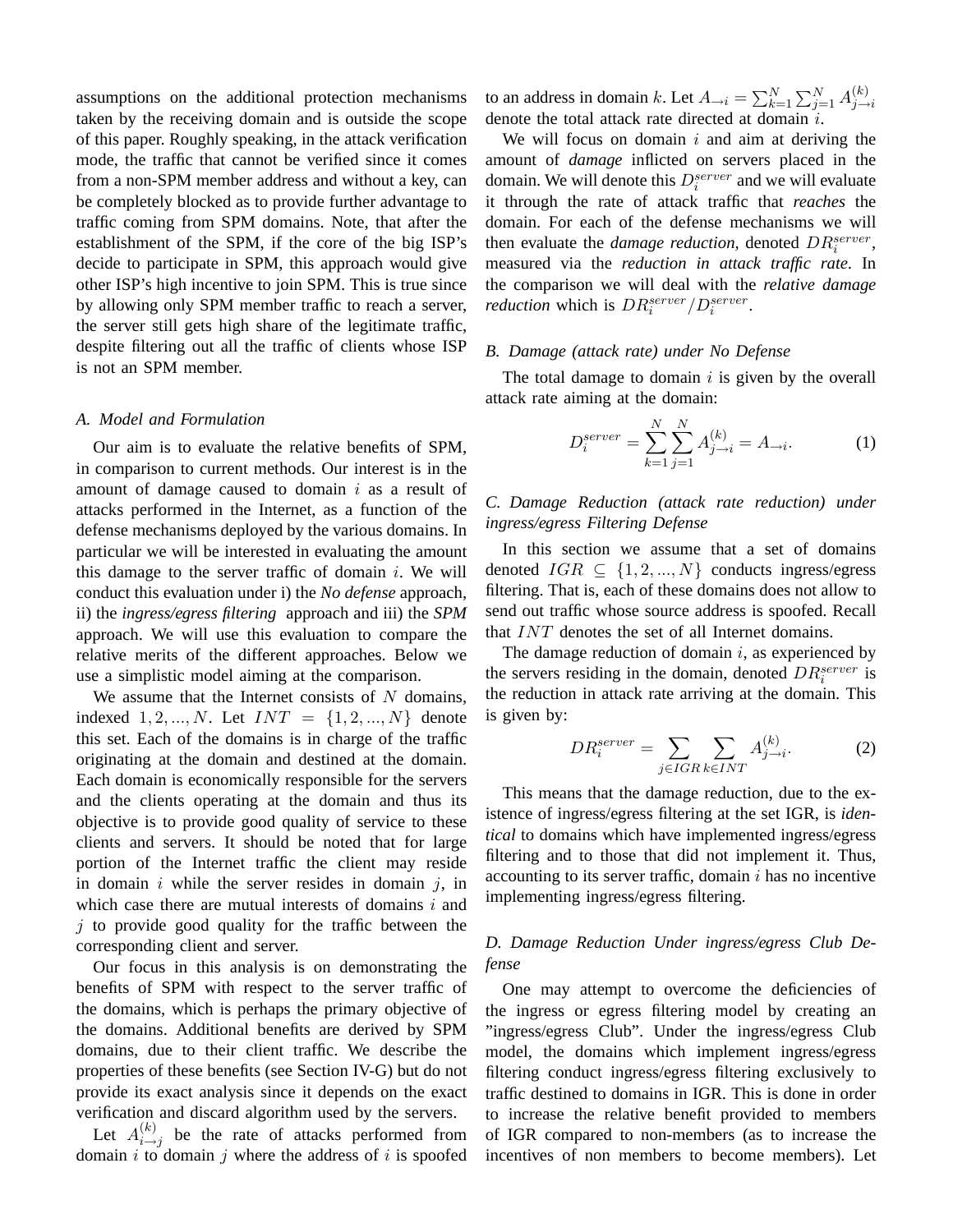*IGRCLUB* denote the set of domains which participate in the ingress/egress club.

The damage reduction to server traffic is given by:

$$
DR_i^{server} = \sum_{j \in IGRCLUB} \sum_{k \in INT} A_{j \to i}^{(k)} \quad i \in IGRCLUB
$$
\n(3)

$$
DR_i^{server} = 0 \quad i \notin IGRCLUB.
$$
 (4)

Note that it is relatively advantageous for domain  $i$  to belong to the ingress/egress club.

## *E. Damage Reduction under SPM Defense*

As described earlier, domain  $i$ , when participating in SPM, marks all the packets leaving the domain with a special cookie. This cookie can be uniquely recognized by the SPM participants and helps in identifying the authenticity of the packet source. Thus, all partners of the SPM can recognize the authenticity of the packets generated by other partners of SPM. To analyze the benefits of the SPM method we will further assume that the partners of the SPM do treat the SPM produced and authenticated packets at higher priority.

The damage reduction to the servers of domain  $i$  is expressed in two ways. First it includes all attacks where the spoofed address belongs to SPM. Second, it includes all attacks generated by domains in SPM

(since that traffic is tagged with a wrong key).

$$
DR_i^{server} = \sum_{j \in INT} \sum_{k \in SPM} A_{j \to i}^{(k)} \tag{5}
$$

$$
+ \sum_{j \in SPM} \sum_{k \in INT - SPM} A_{j \to i}^{(k)} \quad i \in SPM
$$

In contrast, a domain that is not in SPM will not benefit. This yields:

$$
DR_i^{server} = 0; \quad i \notin SPM \tag{6}
$$

If SPM selects to conduct ingress/egress filtering then Equation 5 does not change while Equation 6 changes to:

$$
DR_i^{server} = \sum_{j \in SPMIE} \sum_{k \in INT} A_{j \to i}^{(k)} \quad i \notin SPMIE,\tag{7}
$$

where **SPMIE** is the set of node conducting SPM (with ingress/egress filtering). However, if SPM selects to conduct ingress/egress filtering in a "club mode", then the damage reduction of non-members is identical to Equation 6.

#### *F. The Benefits of SPM: A Comparison to Other Methods*

To demonstrate the benefits of SPM, we next consider several special case scenarios.

*1) Fully Symmetric System:* First, let us consider a fully symmetric system. In this system let  $A_{i\rightarrow j}^{(k)} = A/N^3$ for all  $1 \le i, j, k \le N$ . Also let us assume that the size of each of the defense sets, IGR, IGRCLUB, SPM and SPMIE, is given by  $K$  (that is, the number of domains that implement the defense is  $K$ ).

Under these parameters we compare the relative damage reduction as follows:

1) Under no defense (from Equation 1):

$$
D_i^{server} = \frac{A}{N^2}.\tag{8}
$$

2) Under ingress/egress filtering (from Equation 2):

$$
DR_i^{server}/D_i^{server} = \begin{cases} \frac{K}{N} & i \in IGR\\ \frac{K}{N} & i \notin IGR \end{cases}
$$
 (9)

3) Under Ingress/Egress Club:

$$
DR_i^{server}/D_i^{server} = \begin{cases} \frac{K}{N} & i \in IGRCLUB\\ 0 & i \notin IGRCLUB \end{cases}
$$
(10)

4) Under SPM or Under SPM plus Ingress/Egress Club:

$$
DR_i^{server}/D_i^{server} = \begin{cases} \frac{2K}{N} - \frac{K^2}{N^2} & i \in SPM\\ 0 & i \notin SPM \end{cases}
$$
(11)

5) Under SPM plus ingress/egress filtering:

$$
DR_i^{server}/D_i^{server} = \begin{cases} \frac{2K}{N} - \frac{K^2}{N^2} & i \in SPMIE\\ \frac{K}{N} & i \notin SPMIE \end{cases}
$$
(12)

*2) Discussion:* These results are depicted in Figure 2. In this figure we assume that the number of ISP's in the Internet is 10,000 and depict the relative damage reduction (evaluated via the attack rate reduction) for an ISP as a function of the number of ISP's participating in the protection system. We do this for Ingress/Egress Filtering and SPM with Ingress/Egress.

The results demonstrate clearly the following properties:

- 1) Under ingress/egress Filtering there is no added value for a domain to conduct ingress/egress filtering. The relative benefit for a participant is identical to that of a non-participant (both for the client traffic and for the server traffic).
- 2) The ingress/egress Club provides some *relative benefit* to its participants ; that is, the benefit to participants is larger than to non participants. Note however, that when the club is of small size, the benefit is relatively small and thus there is little incentive to join the club when it is small. Note also that the benefit is only relative since it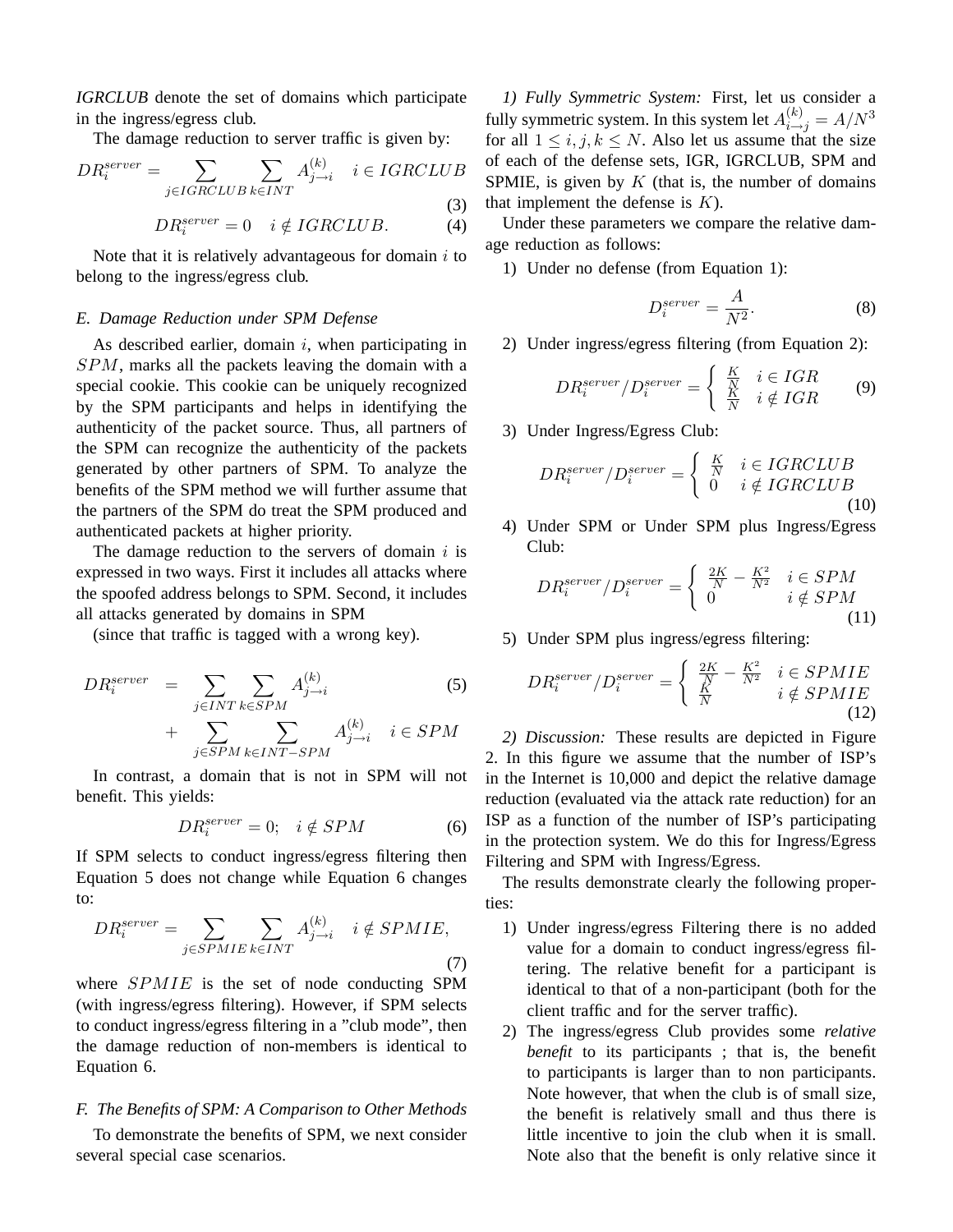

Fig. 2. The Benefits of SPM plus Ingress/Egress filtering under symmetric traffic (compared to Ingress/Egress Filtering)

is achieved by eliminating the benefit from nonparticipants.

- 3) SPM provides significant benefit to its participants. The benefit is always larger than that of Egress Club; further, when the number of participants is small (small club) this benefit is roughly twice as high as that of the Egress club.
- 4) The reader should recall that this comparison accounts only to parts of the benefits of SPM (see discussion at the beginning of IV). Thus the benefits of SPM are in practice higher.

*3) An Asymmetric System:* Next we consider an asymmetric system, namely where the domain sizes are not all identical and so is the traffic generated by them. To this end we follow some of the analysis conducted in the field and assume that the domain size is distributed in a Zipf like distribution. Zipf law distributions have been shown to closely approximate the relative size of populations and in analogy they may properly reflect the relative sizes of ISP's (domains) In similar contexts, a Zipf law distribution has been used in [26] to model the relative frequencies of Web pages. The use of a Zipf law distribution means that if  $X_i$  is the size of domain i,  $i = 1, ..., N$ , then  $X_i$  is proportional to  $1/i^{\alpha}$ , where  $\alpha$  is close to unity. For simplicity we assume that  $X_i = X/i$ for some constant X.

For the sake of conciseness, the analysis of this system is given in the appendix VI-C. The results of this system are depicted in Figure 3 which demonstrates the following properties:

1) For ingress/egress filtering the benefits of joining IGR are identical to those in the symmetric system: The benefit of being on IGR grows very slowly with the size of IGR, and *there is no relative advantage* to be in IGR (as opposed to not be in it).

2) The benefit for participating domains grows very rapidly with the SPM size. Thus, the benefit a domain derives from joining SPM are very significant even if the SPM conducts ingress/egress filtering, and thus domains have very strong incentives to join SPM. This results from the fact that a large fraction of the attacks and the spoofing are directed to the large domains (those indexed with low indices) as they carry the major mass of Internet traffic.

## *G. Client Traffic*

The clients of an SPM domain do also benefit from SPM, due to receiving preferred treatment at SPM server domains. Due to the lack of space, this discussion is not provided here, and is given in the appendix VI-D.

#### *H. The Theory in Practice*

Below we demonstrate the analysis developed above in the context of the practical Internet. To be specific we estimate the relative benefit that results from constructing SPM of the ten largest ISP's. To conduct this evaluation one needs to find the relative traffic volume sent by (and to) each of the domains, a data that is hard to obtain. Nonetheless, one can estimate the relative size of a domain by the number of IP addresses it holds. This number for the 10 largest networks is provided in [27] and is listed in Table 1 (where for each AS are given the Rank, the size of the IP space, the AS number, and the name of the AS). The total size of the IP space used in the Internet is estimated in [27] as 1,507,993,620. Using these numbers one may estimate the highest rank AS to occupy roughly 9.0% of the Internet, and the 10 highest rank AS's to occupy together roughly 27.8% of the Internet.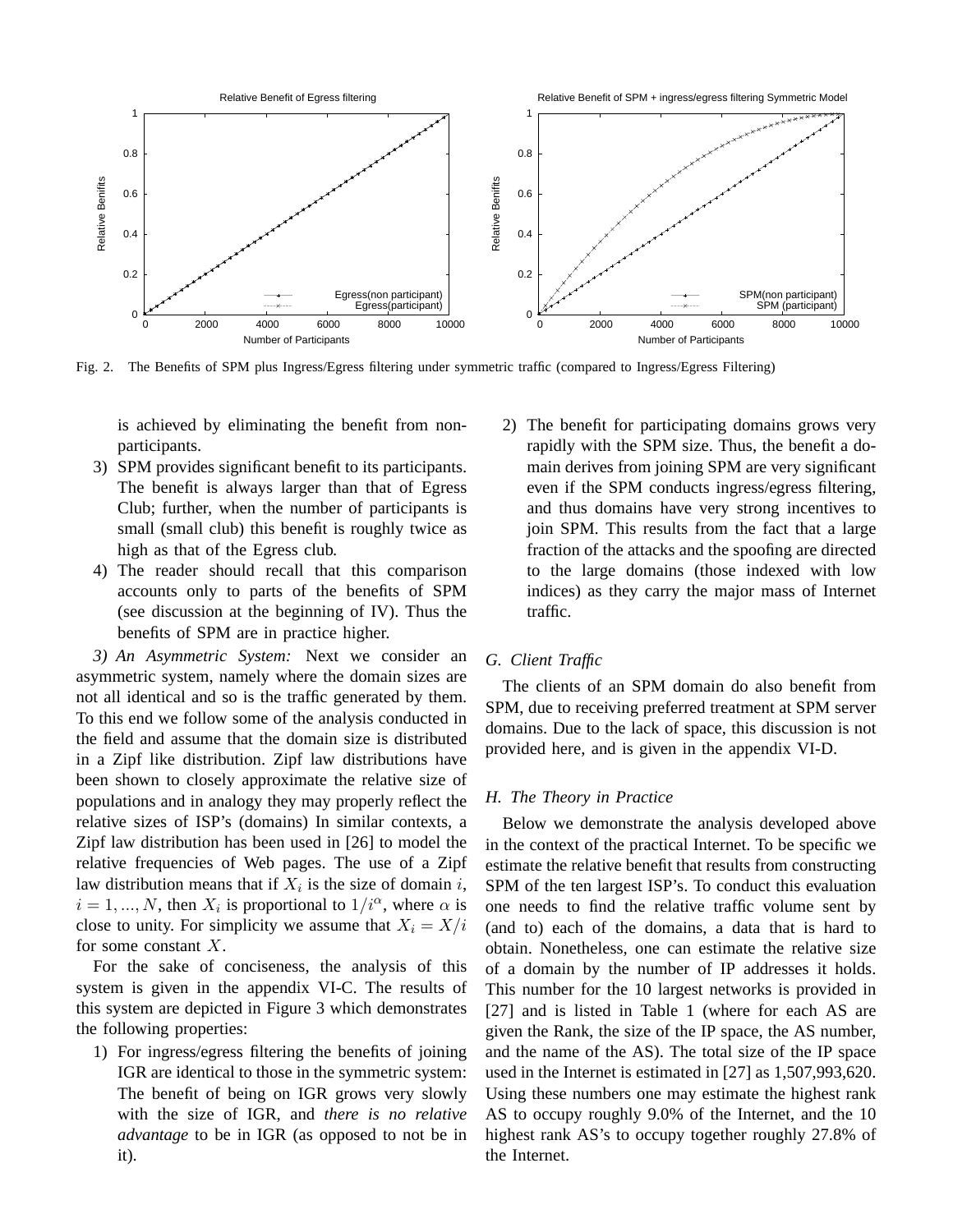



Fig. 3. The benefits of SPM plus Ingress/Egress under Asymmetric traffic

| Rank           | IP Space    | <b>ASN</b> | Description                          |
|----------------|-------------|------------|--------------------------------------|
|                | 136,231,798 | 3303       | <b>Swisscom Enterprise Solutions</b> |
| $\mathfrak{D}$ | 72,756,483  | 568        | <b>DISO-UNRRA</b>                    |
| 3              | 44,547,464  | 3356       | Level 3 Communications, LLC          |
| 4              | 35,468,904  | 701        | UUNET Technologies, Inc.             |
| 5              | 30,133,936  | 7132       | <b>SBC</b> Internet Services         |
| 6              | 28,986,765  | 7018       | <b>ATT WorldNet Services</b>         |
|                | 21,558,912  | 16631      | <b>Cogent Communications</b>         |
| 8              | 18,576,327  | 237        | Merit Network Inc.                   |
| 9              | 18,512,345  | 2381       | University of Wisconsin-Madison      |
| 10             | 18,047,631  | 7474       | <b>Optus Communications Pty</b>      |

We can now compare the traffic model developed in Section IV-F.3 to these numbers. To this end, we recall the estimate that the Internet consists of roughly  $N =$ 10, 000 AS's. Thus, the model developed in IV-F.3 is based on the assumption that the relative size (and the relative amount of traffic sent to) the largest 10 As's  $(K = 10)$  is given by

$$
\frac{\sum_{i=1}^{10} (1/i)}{\sum_{i=1}^{10,000} (1/i)} \approx \ln(10) / \ln(10,000) = 0.25.
$$
 (13)

This is indeed very close (from below) to the relative size obtained from [27], implying that the model developed in Section IV-F.3 (asymmetric traffic) quite accurately describes today's Internet.

Thus if one wishes to estimate the relative benefit that SPM will grant to its members, when SPM consists of only the 10 largest AS's, one could apply Equation 22 with  $K = 10$  and  $N = 10000$ , yielding relative damage reduction of roughly 25%. Further, if the 100 largest AS's cooperate in SPM, the relative damage reduction increases to roughly 50%.

#### V. CONCLUDING REMARKS

We examined the packet-spoofing problem of the Internet and recognized that today's technological solutions (ingress filtering) are economically ineffective since a network, say  $X$ , that invests in such technology benefits very little from it (while the major benefit spreads over all networks other than  $X$ ).

We proposed SPM as an alternative method to be used by networks routers as to eliminate or reduce spoofing attacks. The method can be implemented using a simple key mechanism to be used by the participants of SPM. Further, SPM is upper-compatible to today's Internet and can be implemented in a transparent fashion when only part of the networks deploy it. We analyzed the benefits of SPM and demonstrated that it forms an economical attractive solution since a network that elects to deploy it can derive significant relative benefits to its servers as well as to its clients, and thus has the incentive to invest in its deployment. Further, these benefits are significant even when SPM is only deployed by a fraction of the Internet networks and even if it is deployed without ingress/egress filtering.

#### **REFERENCES**

- [1] David Moore, Geoffrey M. Voelker, and Stefan Savage, "Inferring internet Denial-of-Service activity," pp. 9–22.
- [2] Cisco IOS, "Unicast reverse path forwarding," 1999.
- [3] P. Ferguson and D. Senie, "Network ingress filtering: Defeating denial of service attacks which employ ip source address spoofing," Tech. Rep., IETF, May 2000, RFC 2267.
- [4] T. Killalea, "Recommended internet service provider security services and procedures," Tech. Rep., November 2000, RFC 3013.
- [5] Stephen Kent, Charles Lynn, and TITLE = Karen Seo,  $\ddot{,}$  .
- [6] Russ White, "Architecture and deployment considerations for secure origin bgp (sobgp)," Tech. Rep., IETF, ftp://ftp-eng.cisco.com/sobgp/drafts/draft-white-sobgparchitecture-00.txt.
- [7] Geoffrey Goodell, William Aiello, Timothy Griffin, John Ioannidis, Patrick McDaniel, and Aviel Rubin, "Working around bgp: An incremental approach to improving security and accuracy of interdomain routing," .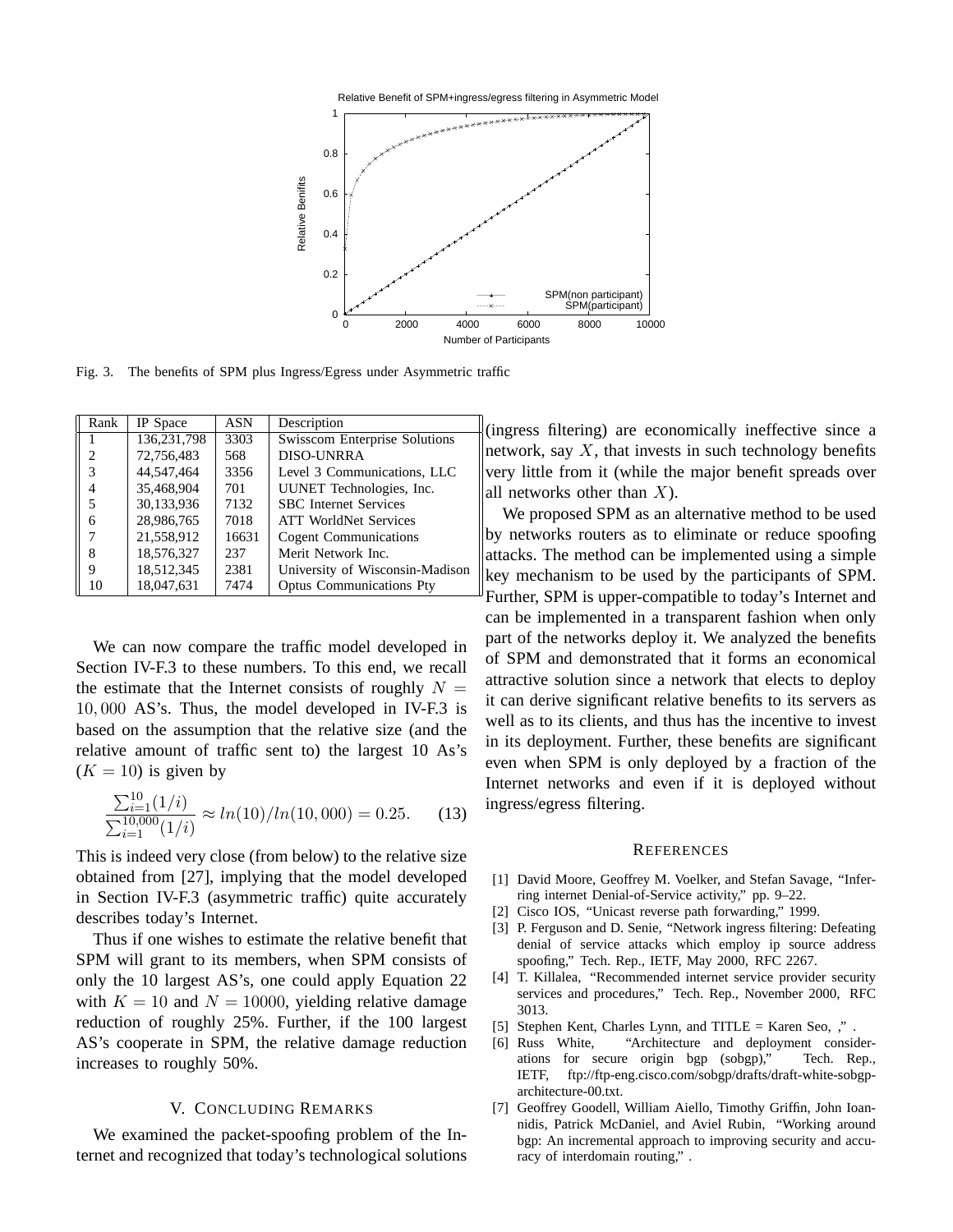- [8] Lakshminarayanan Subramanian, Volker Roth, Ion Stoica, Scott Shenker, and Randy H. Katz, "Listen and whisper: Security mechanisms for bgp," in *NSDI*, 2004.
- [9] S. Deering and R. Hinden, "Rfc 2460 internet protocol, version 6 (ipv6) specification," Tech. Rep., IETF.
- [10] Y. Rekhter, B. Moskowitz, D. Karrenberg, and G. J. de Groot and, "Address allocation for private internets," 1996.
- [11] "The bogon reference page," http://www.cymru.com/Bogons/index.html.
- [12] Stefan Savage, David Wetherall, Anna R. Karlin, and Tom Anderson, "Practical network support for IP traceback," in *SIGCOMM*, 2000, pp. 295–306.
- [13] Steve Bellovin, Marcus Leech, and Tom Taylor, "Icmp traceback messages," Tech. Rep., February 2003, http://www.ietf.org/internet-drafts/draft-ietf-itrace-04.txt.
- [14] Matt Franklin Drew Dean and Adam Stubblefield, "An algebraic approach to ip traceback," Feburary 2001.
- [15] Dawn X. Song and Adrian Perrig, "Advanced and authenticated marking schemes for ip traceback," 2001.
- [16] S. Felix Wu, Lixia Zhang, Dan Massey, and Allison Mankin, "Intension-driven icmp trace-back," .
- [17] A. C. Snoren, C. Partridge, L. A. Sanchez, C. E. Jones, F. Tchakountio, S. T. Kent, and W. T. Strayer, "Hash-based ip traceback," .
- [18] John Ioannidis and Steven M. Bellovin., "Implementing pushback: Router-based defense against ddos attacks," February 2002.
- [19] Cisco IOS, "Configuring tcp intercept (prevent denial-of-service attacks)," 1997.
- [20] Guy Pazi, Anat Bremler-Barr, Rami Rivlin, and Dan Touitou, "Protecting against distributed denial of service attacks," 2002, Patents (PCT/IL02/00714, 10/232,993).
- [21] Cheng Jin, Haining Wang, , and Kang G. Shin, "Hop-count filtering: An effective defense against spoofed ddos traffic," in *ACM Conference on Computer and Communications Security*, 2003.
- [22] Abraham Yaar, Adrian Perrig, and Dawn Song, "Pi: A path identification mechanism to defend against ddos attacks," in *IEEE Symposium on Security and Privacy*, 2003.
- [23] Anat Bremler-Barr and Hanoch Levy, "Spoofing prevention method (brief announcement)," in *PODC 2004*, 2004.
- [24] David Moore Colleen Shannon and k claffy, "Characteristics of fragmented ip traffic on internet links," in *Internet Measurement Workshop*, 2001.
- [25] V. Fuller, T. Li, J. Yu, and K. Varadhan, "Classless iner-domain routing (cidr)," Tech. Rep. RFC 1519, IETF, 1993.
- [26] V. Almeida, A. Bestavros, M. Crovella, and A. de Oliveira, "Characterizing reference locality in the www," *International Conference in Parallel and Distributed Information Systems*, December 1996.
- [27] "Fixedorbit the internet from the inside : General statistics," Tech. Rep., fixedorbit, http://www.fixedorbit.com/stats.htm.
- [28] Cisco IOS, "Netflow switching overview," 2000.
- [29] J. Hawkinson and T. Bates, "Guidelines for creation, selection, and registration of an autonomous system (as)," 1996.
- [30] Xiaoliang Zhao, Dan Pei, Lan Wang, Dan Massey, Allison Mankin, S. Felix Wu, and Lixia Zhang, "An analysis of bgp multiple origin as (moas) conflicts," in *Internet Measurement Workshop 2002*.
- [31] Xiaoliang Zhaom, Allison Mankin, Daniel Massey, Dan Pei, Lan Wang, , S. Felix Wu, and Lixia Zhang, "Validation of multiple origin ases conflicts through bgp community attribute," Tech. Rep., Internet draft, November 2001, draft-zhao-idr-moasvalidation-00.txt.

#### VI. APPENDIX

**The material in the Appendix is provided for the reviewer's convenience and is not part of the full paper.**

#### *A. Changing the SPM keys periodically*

There are (at least) two alternative ways to achieve that:

- 1) Simply, each AS-server periodically selects a new set of random keys and distribute them to the other AS-servers as described above. To distribute the associated computation and communication overhead, each AS server chooses the time to replace its old key in an independent way. Notice that at the time of the key replacement each router should hold two keys, the old and the new one. Therefore, the key table at each router has two keys for each source AS and an arriving packet is authenticated if the key by which it is tagged equals to one of the two (i.e., each key is actually valid for two periods of time).
- 2) Another option is to associate a pseudo random number generator with each AS-server. Then, ASserver D, would compute the AS-in key for each other AS-server when  $D$  is the destination, in predefined times. E.g., every two hours each server picks the next pseudo random number for each other AS-server. One possible implementation of this, is for the AS-servers to exchange one time (could be out of band) a set of secret keys, and use the corresponding keys to encrypt the time of the day every two hours.

#### *B. Mapping AS numbers to prefixes*

The AS server distributes the key information to the routers inside its local AS. The routers need to construct tables that store for each network (prefix) its corresponding key, since a router in its forwarding table can match an address, to its network, but not to its AS. Hence, either the AS-server, or the router have to preform the mapping from a **AS-out table** and **AS-in table** into **Network-in table** and **Network-out table**.

Since the routers FIB have all the necessary information to carry out this mapping we assign this job to the routers. Some routers today have the mapping information ready since they use it for given aggregated Netflow reports, that sum up the amount of traffic between two ASes that passes through the router [28]. A router can easily deduce the mapping from prefixes to ASes from the AS-path in the BGP announcement.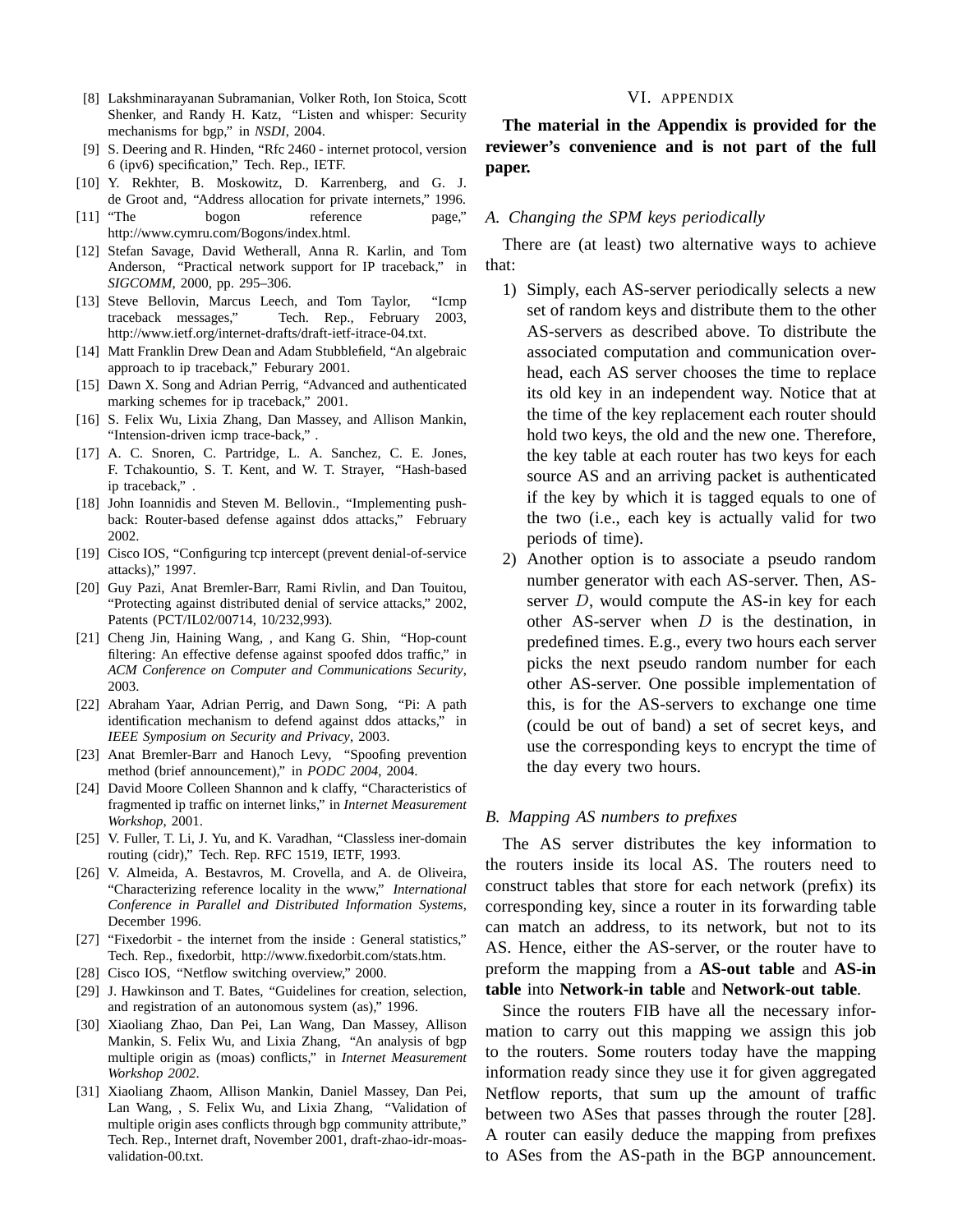The last AS in the AS path of a BGP announcement of a prefix is usually the AS of that contains (owns) the prefix. One, exception is the multi-homing case, in which the last AS in the AS-path, is one of the ISPs that multi-homed the network. This might be problematic to SPM, since last AS in the AS path indicates the ISP that is used for receiving incoming traffic which can be different than the ISP that is used for the corresponding outgoing traffic.

While, according to RFC 1930 [29], this situation, should not happen in multi-homing network, since a multi-home network should use a separate AS, in reality there are cases where a network is multi-homed, without being a separate AS. However, this is not a common scenario [30]. In the SPM architecture we allow the multi-homed prefix to be tagged by one of the keys corresponding to one of its ISP's. However, it is required, that each SPM authenticating router, in the Internet would know the multiple AS's that are entitled to announce the prefix readability as suggested in  $[31]$ <sup>8</sup>.

#### *C. Analysis of an Asymmetric System*

We will assume that the amount of server traffic is proportional to the domain size, that is  $S_i = S/i$  for some constant S.

The attack rates produced at the domains could be assumed also to be proportional to the domain size. However, aiming to be on the conservative side, we tend to assume that this is not the case, as larger domains seem to be more commercial and more protected than smaller domains and thus attacks are likely to be generated at smaller domains. To compensate for both factors we will assume that the attack rate, produced at domain  $i$  is the same for all domains, that is  $A_i = A/N$  for some constant A. The targets of the attack are assumed to be proportional to the target size.

$$
A_i = \frac{A}{N}; \quad A_{\to i} \approx \frac{A}{i ln N}; \quad A_{j \to i} \approx \frac{A}{N} \frac{1}{i ln N}; \quad (14)
$$

Also it is assumed that the relative volume of spoofed addresses is proportional to the traffic of the spoofed address, as the attacker aims at approximating the reality on the network (to better hide its traffic). That is:

$$
A_{j \to i}^{(k)} \approx \frac{A}{N} \frac{1}{ikln^2 N}.
$$
 (15)

Under these assumptions we get the following: **Under no defense (Equation 1)**

$$
D_i^{server} \approx \frac{A}{ilnN};\tag{16}
$$

<sup>8</sup>In [31] The multiple AS's that are entitled to announce the prefix, are added as BGP community to the BGP announcement that announces the prefix

**Under ingress/egress filtering (Equation 2):**

$$
DR_i^{server} / D_i^{server} \approx \left(\frac{A}{Nln^2Ni} KlnN\right) / \left(\frac{A}{ilnN}\right)
$$

$$
= \frac{K}{N}; \quad \forall i \in INT \tag{17}
$$

**Under SPM with ingress/egress filtering:** We have (from Equation 5, 7):

$$
DR_i^{server} \approx \frac{A}{Nln^2Ni}
$$
 (18)

$$
\left(\sum_{j \in INT} \sum_{k \in SPM} \frac{1}{k} \sum_{j \in SPM} \sum_{k \in INT-SPM} \frac{1}{k} \right)_{i \in SPMIE} \tag{19}
$$

and

 $\overline{1}$ 

$$
DR_i^{server} \approx \sum_{k \in INT} \sum_{j \in SPM} \frac{A}{Nln^2 Nik} \quad i \notin SPMIE.
$$
\n(20)

Assuming that SPMIE consists of the  $K$  largest domains, that is  $SPM = \{1, 2, ..., K\}$ , we get:

$$
DR_i^{server} \approx \tag{21}
$$
\n
$$
\begin{cases}\n\frac{A}{Nln^2 Ni}(NlnK + KlnN - KlnK) & i \in SPMIE \\
\frac{A}{Nln^2Ni}(KlnN) & i \notin SPMIE\n\end{cases}
$$

And the *relative damage reduction* is given by

$$
DR_i^{server}/D_i^{server} \approx \begin{cases} \frac{NlnK + KlnN - KlnK}{NlnN} & i \in SPMIE\\ \frac{K}{N} & i \notin SPMIE \end{cases}
$$
 (22)

Note, that in the case of SPM without ingress/egress filtering the only change is that the ASes which do not participate in SPM do not enjoy any damage reduction.

#### *D. Client Traffic*

The clients of an SPM domain do also benefit from SPM, due to receiving preferred treatment at SPM server domains. To understand this consider a client from domain  $l$  that attempts reaching a server in domain  $i$ . If  $i \in SPM$  then the traffic of l may benefit, depending on the discard strategy taken by  $i$  (as described in Section III-C), namely whether it is a *conservative discard* or an *aggressive discard*. Recall that in the former only SPM-recognized spoofed traffic is discarded, while in the latter, in addition some (or all) non-SPM traffic is discarded as well.

In the conservative case the client of  $l$  benefits at  $i$ due to having  $i$  performing better; however, in this case, the client does not derive any relative benefit compared to non-SPM clients, since those experience the same benefit.